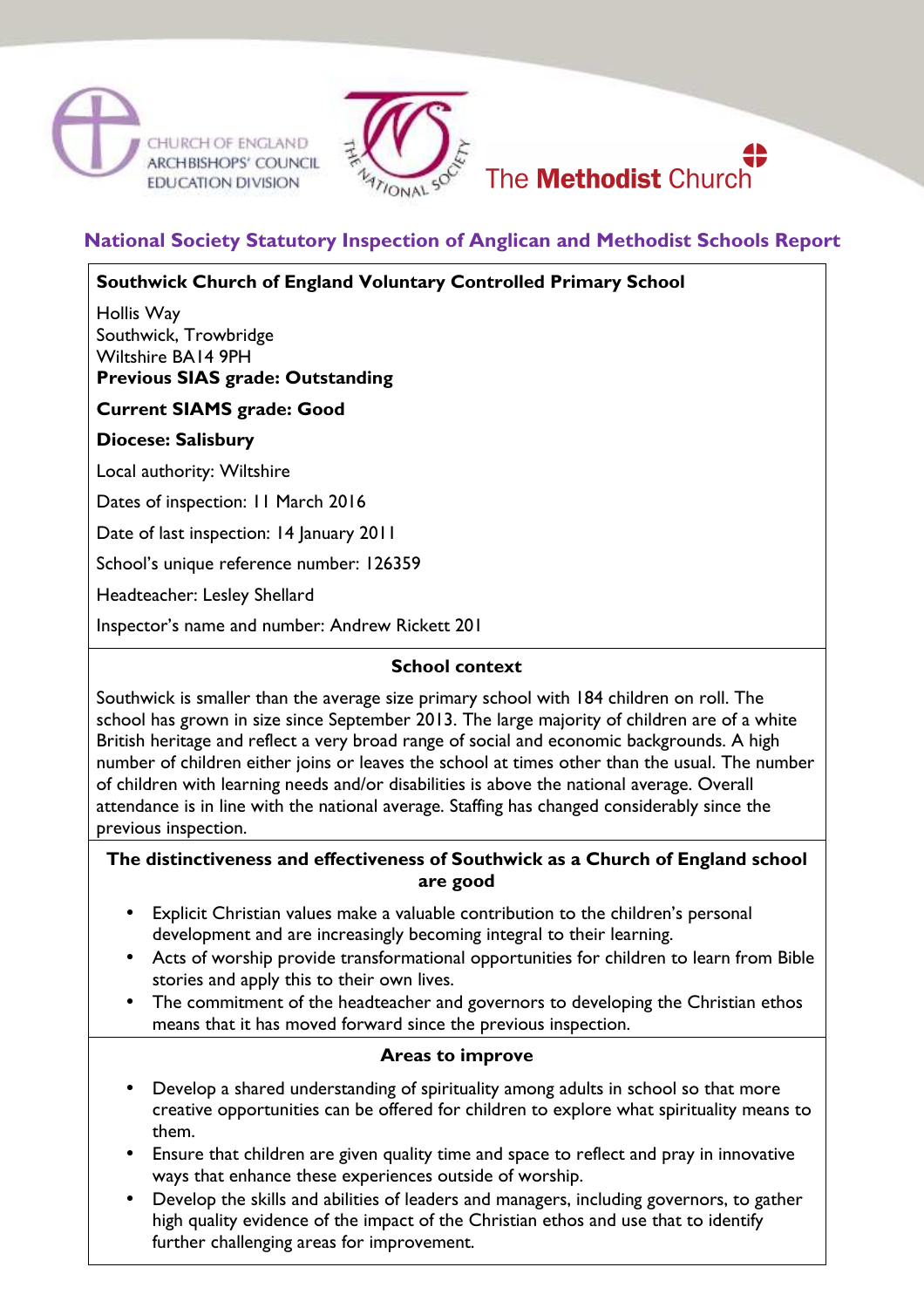# **The school, through its distinctive Christian character, is good at meeting the needs of all learners**

The review of core values in September 2015, in a process that involved all members of the school community, raised the profile of the Christian distinctiveness of the school and placed values more firmly at the centre of its ethos. They are firmly established as an important aspect of the life of the school and referred to by adults and children regularly when talking about relationships and attitudes towards learning. A reduction in the number of values to twelve has also allowed them to be explored in greater depth through collective worship. Older children in particular now refer to values as a natural part of the life of the school. They explain that God gave values to 'show the things He would like us to do' and 'not to go around hating each other'. Children understand that respect helps build relationships regardless of background. They appreciate that, 'while not everyone has a faith or believes in God', He believes in them. The strength of the Christian values is the contribution they make to the children's attitudes towards learning. They have made a difference to the effectiveness of teamwork in lessons with children working together more successfully in a mutually supportive role. They cooperate with each other to tackle challenges and problems and, through discussion, come to solutions that enhance their learning. This contributes to the rising standards and children's improving academic progress. Opportunities for children to develop a spiritual awareness are mainly through reflection. These occur in the curriculum through religious education and in some other lessons. Some useful work by staff to explore a shared approach to understanding spirituality has started to impact on teaching and learning but this is still at a relatively early stage. Children respond with enthusiasm and delight when challenged to explore and express their views on matters of faith and belief. They share their ideas and listen to each other with a keen interest and have the confidence to support their own views but be open to the views of others. Religious education makes a very good contribution to these discussions and the children's understanding of moral issues such as justice and fairness.

# **The impact of collective worship on the school community is outstanding**

The impact of acts of worship is outstanding because they encourage children to learn from Bible stories and apply worship messages to their own lives. Children talk about times when these messages have changed the way they think about someone or something. Younger children explain how stories from the Bible relate to values such as kindness which teach them to look after each other at playtime. Older children explain how forgiveness can help them 'move on' in their life. They understand that forgiveness is the 'right thing to do' but not always an easy option. They have a mature appreciation that approaches to forgiving may depend on circumstances and isn't 'as easy as black and white'. The change in the planning of worship, so that one value is explored over six weeks, has enabled them to be explored in greater depth and this is reflected in the quality of children's responses. Having trialled several ways to evaluate the impact of worship, the regular meetings with children to discuss their views has produced some excellent quality evidence of the impact on their understanding. This has been used to improve the quality of delivery further. In particular, these have included ideas from children in the worship teams who have suggested ways to take the impact of worship beyond the acts of worship themselves and into the school environment. For example, they are currently exploring having a values tree outside where children can place prayers that recognise values in others. Each classroom has a reflection area linked to collective worship. These are being increasingly used by children to recognise when they see someone else live out one of the values. Children have a sophisticated understanding of the purpose of prayer. They explain how prayer can support them when they are in trouble or 'lift someone's spirits' if they are ill. They link this with their growing understanding of the nature of the Trinity. Younger children explain how God created the world and Jesus came to teach us. They think that the Holy Spirit 'takes all our sins away' and that this makes them 'really happy'. Children regard the celebration of festivals such as Easter and Christmas at the local church as part of the life of the school. They understand that symbols such as candles and crosses have significance to Christians and help to create an environment in which to worship. They are respectful of worship and show a reverence and quiet when praying and reflecting. Worship at